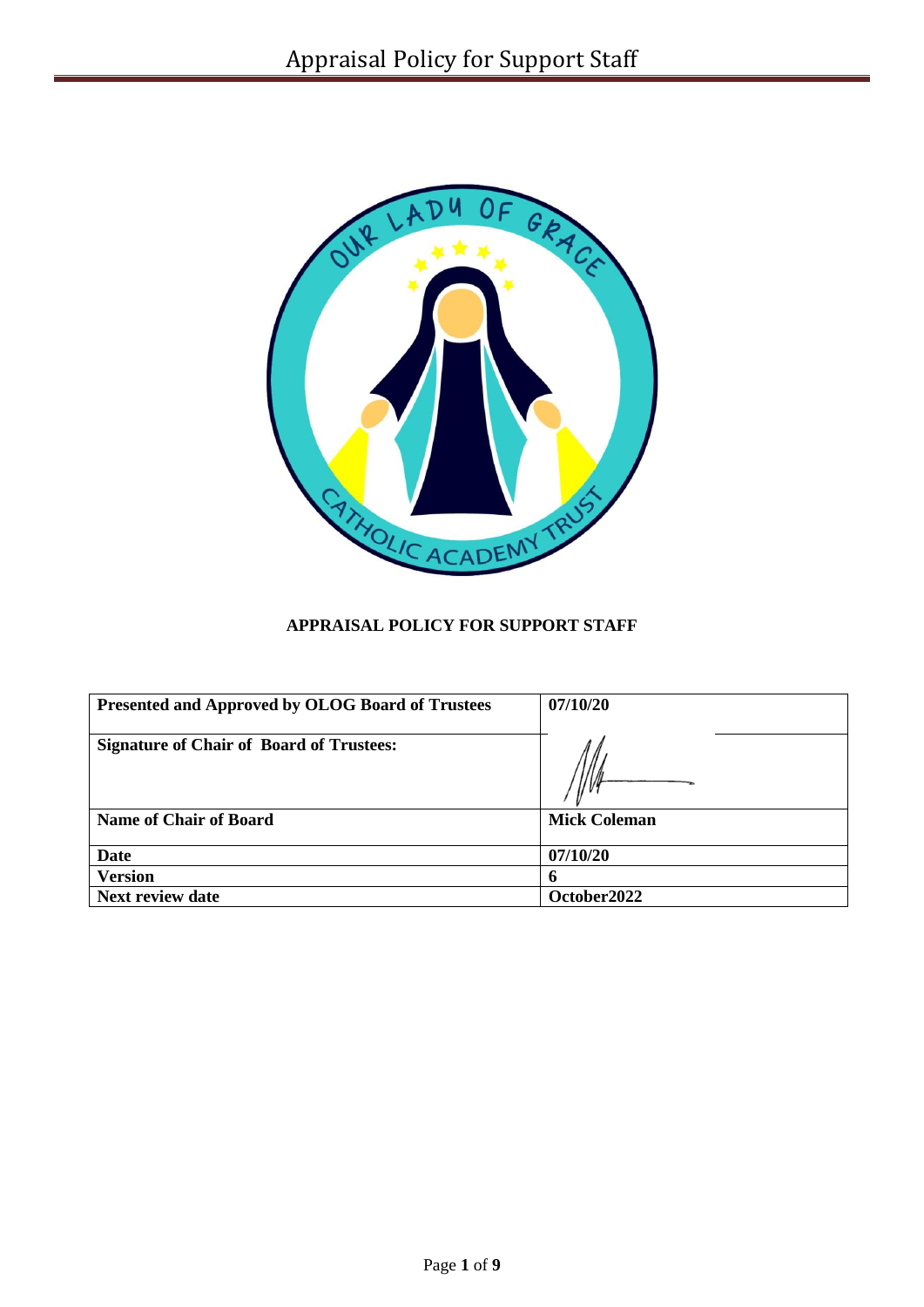### **OUR LADY OF GRACE CATHOLIC ACADEMY TRUST APPRAISAL POLICY AND PROCEDURE FOR TEACHERS**

**Together in Christ**

### **Schools within Our Lady of Grace Catholic Academy Trust are: "places where mercy is freely given; where everyone is welcome, loved, forgiven and encouraged to live the good life of the Gospel". Evangelii Gaudium – Pope Francis**

### **Commitment to Equality:**

**We are committed to providing a positive working environment which is free from prejudice and unlawful discrimination and any form of harassment, bullying or victimisation. We have developed a number of key policies to ensure that the principles of Catholic Social Teaching in relation to human dignity and dignity in work become embedded into every aspect of school life and these policies are reviewed regularly in this regard.**

#### **This Appraisal Policy and Procedure has been approved and adopted by OUR LADY OF GRACE CATHOLIC ACADEMY TRUST on 7th October 2020 and will be reviewed in October 2022.**

### **Signed by Chair of Trustees Academy Trust Company: M Coleman**

### **DEFINITIONS**

In this Appraisal Policy and Procedure, unless the context otherwise requires, the following expressions shall have the following meanings:

- i. 'Academy' means the academy named at the beginning of this Appraisal Policy and Procedure and includes all sites upon which the Academy undertaking is, from time to time, being carried out.
- ii. 'Academy Trust Company' means the company responsible for the management of the Academy and, for all purposes, means the employer of staff at the Academy.
- iii. 'Board' means the board of Directors Trustees (hereinafter referred to as Trustees) of the Academy Trust Company.
- iv. 'Chair' means the Chair of the Board as appointed from time to time.
- v. 'Clerk' means the Clerk to the Board as appointed from time to time.
- vi. 'Companion' means a willing work colleague not involved in the substance of the employee's performance under review by this Appraisal Policy and Procedure, or a trade union official, an accredited representative of a trade union or other professional association of which the employee is a member, who should be available for the periods of time necessary to meet the timescales under this Appraisal Policy and Procedure.
- vii. 'Diocesan Schools Commission' means the education service provided by the diocese in which the Academy is situated, which may also be known, or referred to, as the Diocesan Education Service. ' Directors' (hereafter referred to as Trustees) means trustees appointed to the Board from time to time.
- viii. 'Governing Board' means the body carrying out the employment functions of the Academy Trust Company in relation to the Academy and such term may include the Board or the Local Governing Body of the Academy.
- ix. 'Governors' means, (if appropriate to the context), the governors appointed or elected to the Local Governing Body, from time to time.
- x. 'Headteacher' means the most senior teacher in the Academy who is responsible for its management and administration. Such teacher may also be referred to as the Head of School or Principal.
- xi. 'Local Governing Body' means, (if appropriate to the context), the Governors appointed to carry out specified functions in relation to the Academy as delegated by the Academy Trust Company.
- xii. 'Working Day' means any day on which you would ordinarily work if you were a full-time employee. In other words, 'Working Day' may apply differently to teaching and non-teaching staff. However, part-time and full-time staff will not be treated differently for the purposes of implementing this Appraisal Policy and Procedure.
- xiii. 'Working Week' means any week that you would ordinarily work.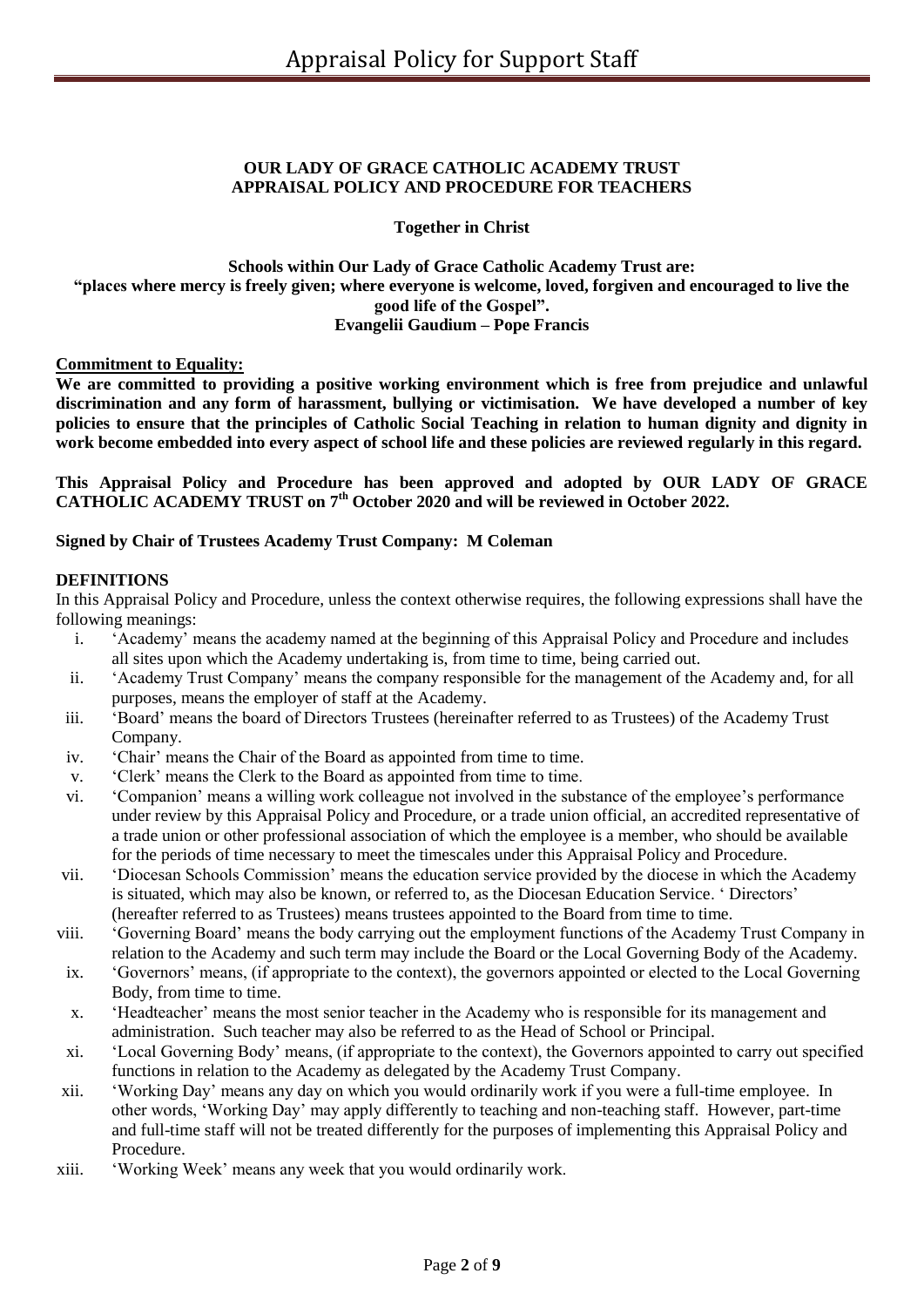# **1. APPLICATION**

- 1.1 Subject to Paragraph 1.2 below, this Appraisal Policy and Procedure applies to you if you are an employee or worker at the Academy and are not employed as a teacher or Headteacher (hereinafter referred to as an "employee" or "you").
- 1.2 This Appraisal Policy and Procedure does not apply to those employees who are employed under a contract of employment for less than one term and those who are subject to the Academy's Capability Policy and Procedure.

# **2. SCOPE**

- 2.1 The purpose of this Appraisal Policy and Procedure is to establish a framework for a clear and consistent review of the performance of employees and for supporting their development within the context of the Academy Trust Company's plan for improving educational provision and performance and in order to enhance Teachers' professional practice. The review shall have regard to any applicable codes of practice or standards applicable to the employee's employment as referenced in their job description.
- 2.2 The Academy Trust Company is committed to ensuring respect, objectivity, belief in the dignity of the individual, consistency of treatment and fairness in the operation of this Appraisal Policy and Procedure. This commitment extends to promoting equality of opportunity and eliminating unlawful discrimination throughout the Academy community which includes all of the academies in the Academy Trust Company's group.
- 2.3 The Academy Trust Company is committed to providing a supportive working environment for all employees through this Appraisal Policy and Procedure. Concerns about an employee's performance will always be addressed in the first instance through the operation of this Appraisal Policy and Procedure. Where it is not possible to resolve concerns through the operation of this Appraisal Policy and Procedure it may be necessary to consider whether to invoke the Academy's Capability Policy and Procedure in accordance with Paragraph 9.
- 2.4 This Appraisal Policy and Procedure does not form part of any other procedure but relevant information on appraisal, including Appraisal Reports, may be taken into account in relation to the operation of other applicable policies and procedures.
- 2.5 An employee is entitled to have access, by arrangement, to their personnel file and to request the deletion of time-expired records in line with the provisions of the General Data Protection Regulation and the Data Protection Act 2018.
- 2.6 The Academy Trust Company delegates its authority in the manner set out in this policy.
- 2.7 The Academy Trust Company is committed to ensuring that the operation of this Appraisal Policy and Procedure does not lead to an unnecessary increase in workload for employees and Appraisers. This Appraisal Policy and Procedure will always be applied in a way which is robust and fair, whilst monitoring the impact on workload for employees, Appraisers, Trustees and Governors.

# **3. APPRAISAL IN A CATHOLIC CONTEXT**

- 3.1 Appraisal will be a supportive and developmental process designed to ensure that all employees have the skills and support they need to carry out their role effectively within the context of the Academy Trust Company's ethos. It will help to ensure that employees are able to continue to improve their professional practice and develop as professionals in their area of expertise.
- 3.2 Arrangements for appraisal will be conducted in such a way that employees will be secure in the knowledge that their progress and commitment to the Academy are acknowledged.
- 3.3 Appraisal is a time to celebrate achievement wherever possible, as well as for discerning where there is scope for development. Challenge is at the heart of the Gospels. Christ challenged all whom he encountered, each according to their needs and readiness.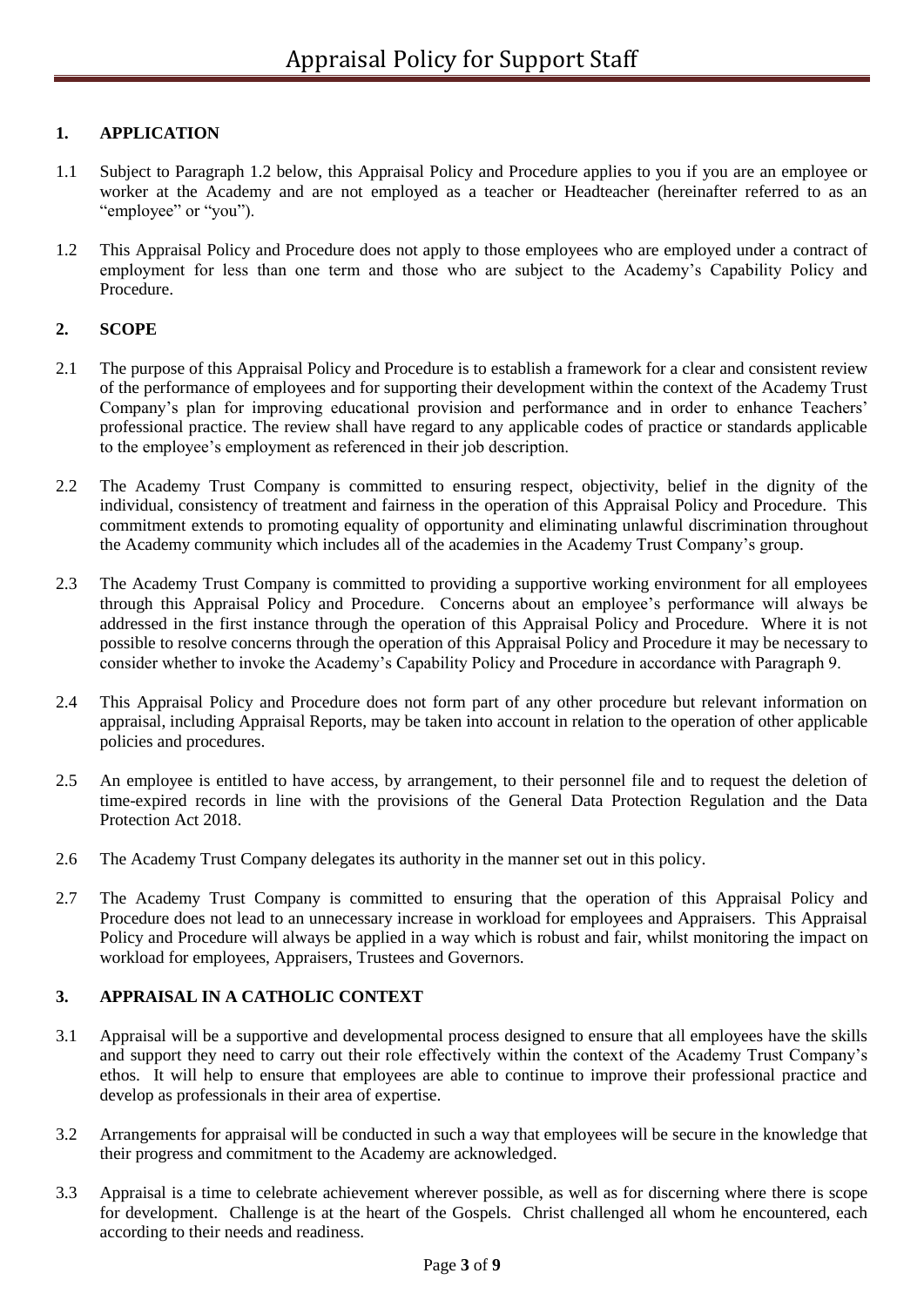3.4 This Appraisal Policy and Procedure offers opportunities to ensure justice for employees and pupils alike and has the potential for the expression of Christian qualities such as honesty, self-knowledge, respect for others and their gifts, recognition of the needs and achievements of others, challenge of self and others, personal growth and openness.

# **4. THE APPRAISAL PERIOD**

- 4.1 The Appraisal Period will run for twelve months from September to July.
- 4.2 Employees who are employed on a fixed-term or temporary contract of less than one year will have their performance managed in accordance with the principles underpinning this Appraisal Policy and Procedure. The length of the Appraisal Period will be determined by the duration of their contract of employment.
- 4.3 Where an employee starts their employment with the Academy Trust Company part-way through the Academy's usual Appraisal Period, the Headteacher shall determine the proportionate length of the Appraisal Period for that employee with a view to bringing his/her Appraisal Period into line with the Academy's usual Appraisal Period (as per Paragraph 4.1 above) as soon as possible.
- 4.4 Where an employee transfers to a new post within the Academy or any other Academy within the Academy Trust Company's Group part-way through an Appraisal Period, the Headteacher shall determine, in discussion with the Teacher, whether the Appraisal Period should be re-set and whether the Appraiser should be changed.

### **5. APPOINTING APPRAISERS**

- 5.1 The Headteacher will appoint an Appraiser to appraise each employee of the Academy during the Appraisal Period. Appraisers should have received appropriate training for the role.
- 5.2 The Appraiser will set the employee objectives in accordance with Paragraph 6 below.
- 5.3 The Appraiser, through the Headteacher and/or Governing Board, may seek advice from other external advisers including, but not limited to, the Diocesan Schools Commission.
- 5.4 Where it becomes apparent that an Appraiser appointed by the Headteacher will be absent for the majority of the Appraisal Period, the Headteacher may perform the duties of the Appraiser or delegate those duties to another employee for the duration of the absence.
- 5.5 Where an employee has an objection to the choice of Appraiser, their concerns will be carefully considered by the Headteacher and, where it can be reasonably accommodated, an alternative Appraiser will be provided.

#### **6. SETTING OBJECTIVES**

1

- 6.1 Appraisal objectives should reflect the Catholic identity and mission of the Academy Trust Company and the values it proclaims<sup>1</sup> and Appraisers are expected to explore the alignment of such objectives with the Academy's priorities and plans, working at all times to ensure that the Catholic ethos is developed, preserved and maintained.
- 6.2 The Appraiser and the employee will engage in a professional dialogue with a view to agreeing a realistic number of objectives which shall be reasonably achievable during the course of the Appraisal Period taking into account the professional development aspirations of the employee. Objectives may be revised following discussion with the employee if circumstances change. The Academy operates a system of moderation to ensure that all appraisals are carried out in a consistent manner. Objectives will be moderated across the Academy and other academies in the Academy Trust Company's group to ensure that they are consistent between employees with similar experience and levels of responsibility. Should the objectives not be agreed, a

<sup>&</sup>lt;sup>1</sup> Such values should include the principles of Catholic social teaching in respect of justice for all, the needs of the whole person, respect for the individual and the community and the preferential option for the poor. More information about these principles and how they might apply in the context of appraisal can be found in the CES User Guide.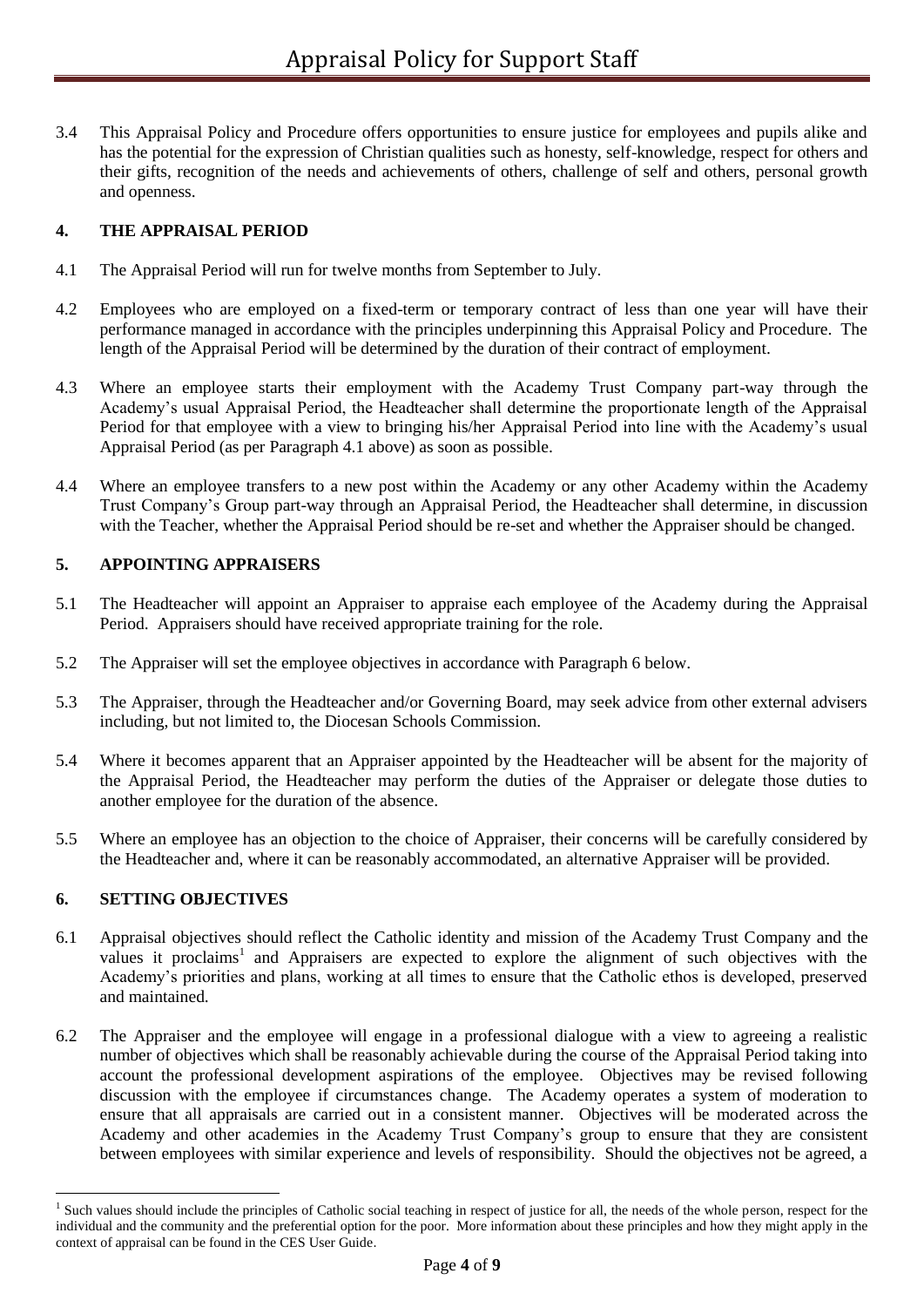record of the employee's comments in relation to the objectives set shall be added to the appraisal documentation but the final decision on allocation of objectives rests with the Appraiser.

- 6.3 The objectives set for each employee will, if achieved, contribute to the Academy's plans for improving educational provision and improving the progress, development and well-being of the pupils at the Academy. This will be ensured by setting targets for pupil progress and in line with each schools improvement targets.
- 6.4 Objectives, where met, should contribute to improving the progress, development and well-being of pupils at the Academy as understood in relation to the Catholic nature of the Academy and so include the academic, spiritual, moral, social, emotional and cultural development of each pupil.
- 6.5 The objectives set will be Challenging, Specific, Measurable, Achievable, Realistic and Time-bound and will be appropriate to the employee's role and level of experience.
- 6.6 The Appraiser will take into account the Academy's work/life balance strategy and the effects of an individual's circumstances, including any disability requiring the implementation of reasonable adjustments, when agreeing objectives and Appraisers will include a review of an employee's workload in the Appraisal Report.
- 6.7 Following discussion between the Appraiser and the employee, set objectives may be revised by the Appraiser in accordance with the needs of the Academy and the employee, and any such revision(s) to set objectives will be recorded in writing and a copy will be provided to the employee.

# **7. REVIEWING PERFORMANCE**

# **Gathering Evidence**

- 7.1 In order to review performance, the Appraiser will need to rely on the available evidence obtained in connection with the employee's performance. The evidence required will depend on the employee's role and where possible, the evidence to be obtained should be agreed when the objectives are set.
- 7.2 When collecting evidence, the focus will be on using evidence which is readily available from day to day practice wherever possible.

#### **Observation**

- 7.3 The Academy Trust Company believes that observation of work practice is important both as a way of reviewing employee performance in order to identify any particular strengths and areas for development as well as gaining useful information which can inform Academy improvement more generally.
- 7.4 All observation of work in practice will be carried out in a supportive fashion and will not lead to unnecessary increases in workload and all feedback will be developmental.
- 7.5 Employees will receive constructive feedback on their performance throughout the year and as soon as practicable after observation has taken place or other evidence has come to light. Feedback will include discussion with the employee, highlighting their areas of strength and areas that need attention and will determine any appropriate action required.

#### **Development and Support**

7.6 Appraisal is a supportive process which will be used to inform the employee's continuing professional development. The Academy Trust Company wishes to encourage a culture in which all employees take responsibility for improving the Academy and all academies in the Academy Trust Company's Group. through appropriate professional development. Professional development will be linked to the Academy's improvement priorities and to the ongoing professional development needs and priorities of individual employees.

# **Informal Support**

7.7 An employee's line manager may identify concerns on an informal basis at any time about any performance falling short of the standards expected by the Academy and/or the Academy Trust Company and/or the Governing Board (as appropriate).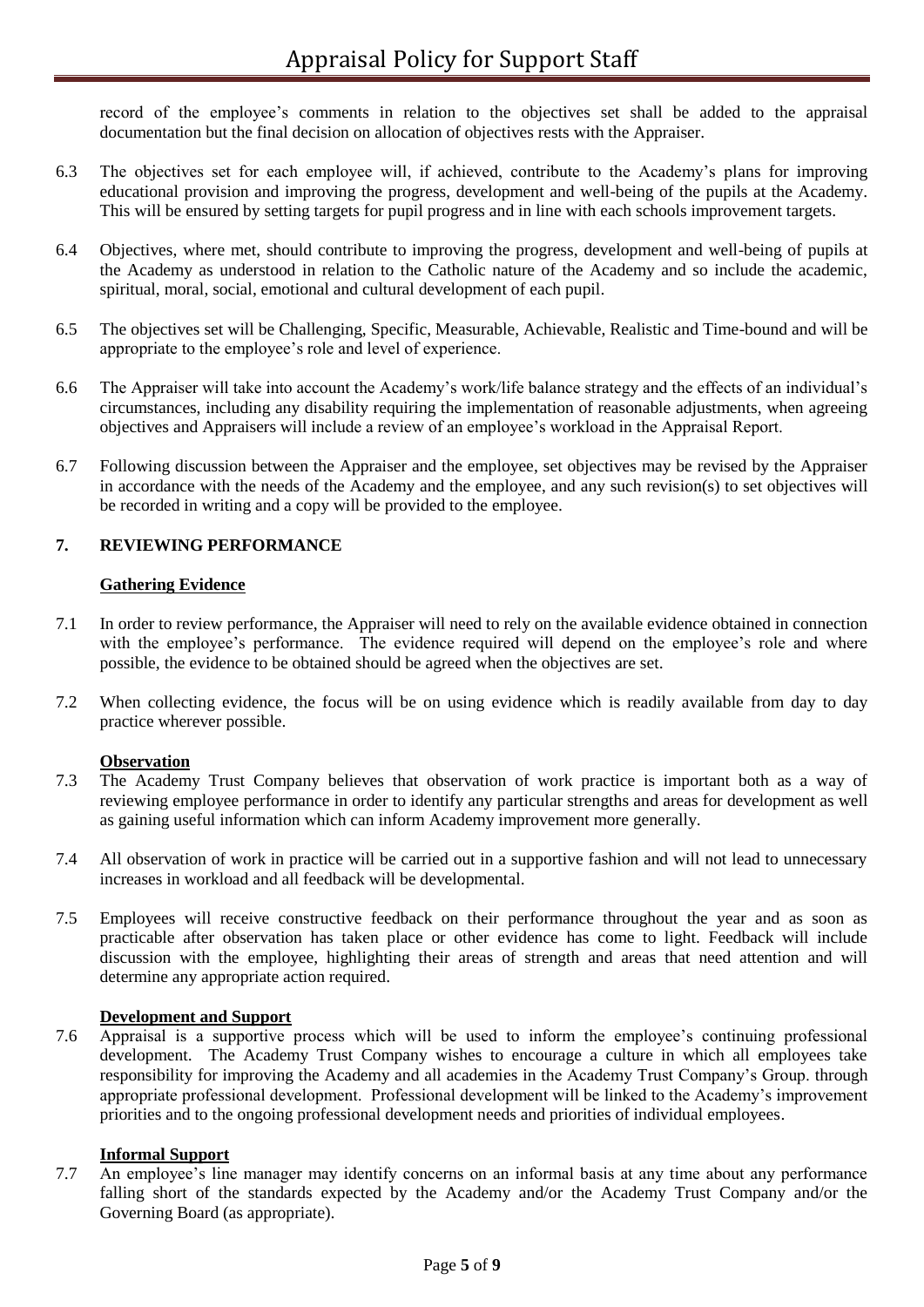- 7.8 An employee's line manager may also provide informal advice and appropriate support which may include training, coaching, mentoring, counselling, monitoring, working in a professional learning community, learning and development opportunities, supervision, occupational health, arrangements for observation of lessons taught by teachers at the Academy or elsewhere or discussing practice with advisory teachers or other employees (as appropriate to the employee's role). These arrangements will take into account the employee's workload.
- 7.9 Informal support could include reaffirming the expectations that the Academy and/or the Academy Trust Company and/or the Governing Board (as appropriate) has of the employee and what support may be provided to help the employee to meet those expectations.
- 7.10 Informal support may be recorded in writing and may be referred to at a later stage as evidence of an attempt to address the concerns identified using informal support and the outcome of such an attempt. Where any informal support is recorded in writing, the employee will be provided with a copy of any written record and will be given 5 Working Days to comment on the written record in writing.

### **Alternative Support**

- 7.11 There may be a situation where the employee's line manager and/or the Appraiser considers that a recent promotion or job change has been a contributory factor in any unsatisfactory performance. In such a case, informal support should be provided as described in Paragraphs 7.7 and 7.10 above.
- 7.12 If such informal support is ineffective, the employee's line manager/Appraiser may offer the employee the option of agreeing to voluntarily give up the promotion or job change as an alternative to proceeding with formal action pursuant to Paragraph 9 of this Appraisal Policy and Procedure.

### **8. ANNUAL REVIEW**

- 8.1 Employees' performance will be formally reviewed in respect of each Appraisal Period by way of an Annual Review.
- 8.2 The Annual Review is the end point to the annual Appraisal Period but performance and development priorities will be reviewed and addressed throughout the year at interim meetings (which shall be conducted in person or via other appropriate medium, depending on the circumstances) which may take place once a term. Employee workload will be considered when determining the frequency of such interim meetings.
- 8.3 The employee will receive, as soon as practicable following the end of each Appraisal Period but in any event by 31<sup>st</sup> July a written Appraisal Report. The employee will have the opportunity to comment on the Appraisal Report in writing.
- 8.4 The Appraisal Report will include:
- (a) Details of the employee's objectives for the relevant Appraisal Period;
- (b) A review of the employee's performance of their role and responsibilities against their objectives and any relevant standards;
- (c) An assessment of the employee's training and development needs and details of any action that should be taken to address them;
- (d) A recommendation on pay where that is relevant;
- (e) A space for the employee's own comments;
- 8.5 A review meeting will take place after the end of the Appraisal Period to discuss the content of the Appraisal Report and the employee's written comments in the Appraisal Report (if any), to decide any further action required, including setting a period for review of performance, and to inform objective setting for the next Appraisal Period.
- 8.6 Where it has not been possible for employees to fully meet their objectives because the agreed support has not been provided this will be taken into account in the review meeting.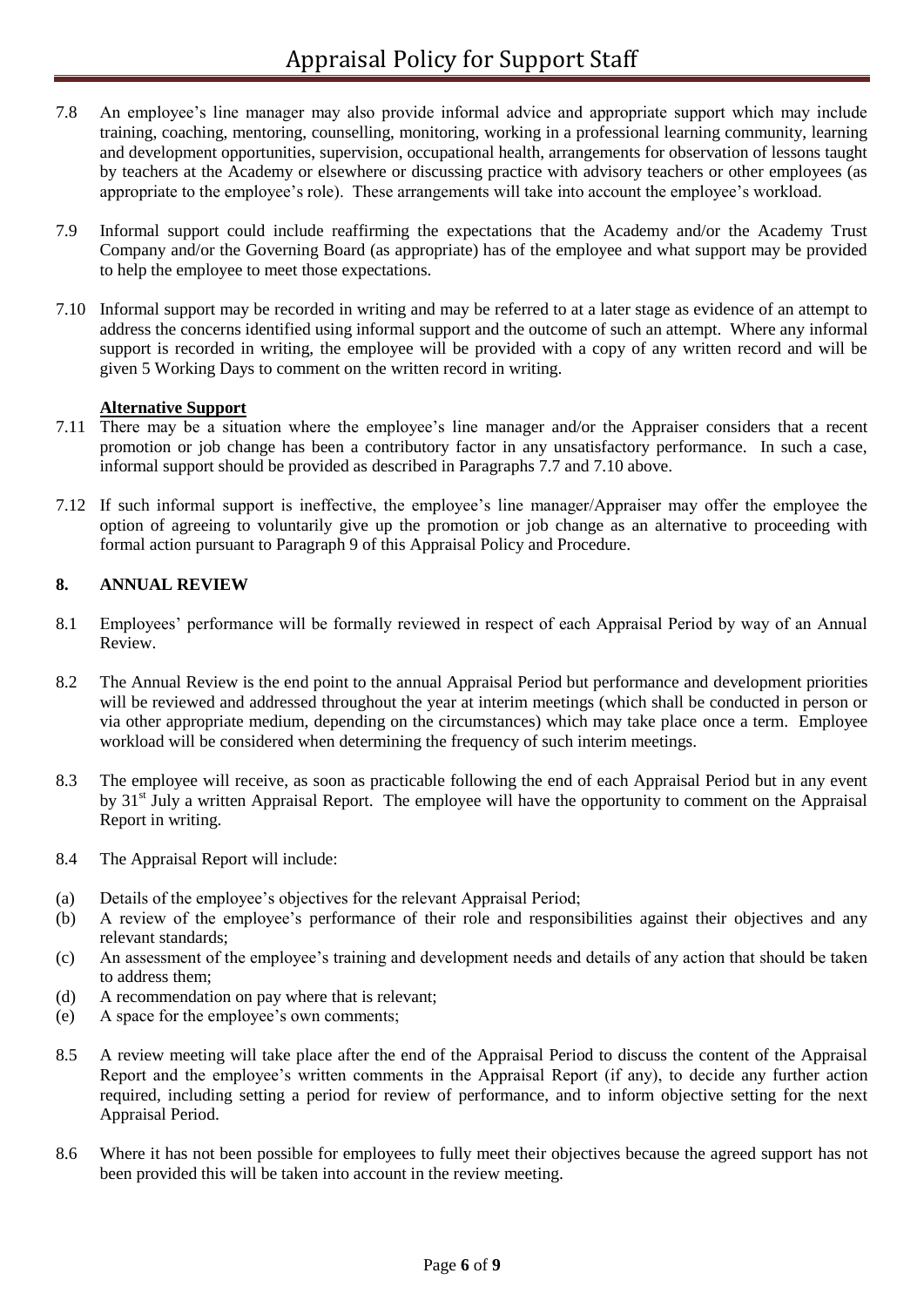# **9. EMPLOYEES EXPERIENCING DIFFICULTIES**

- 9.1 It is the Academy's aim, when dealing with an employee experiencing difficulties, to provide support and guidance through the appraisal process in such a way that the employee's performance improves and the problem is, therefore, resolved.
- 9.2 Where it is apparent that an employee's personal circumstances are leading to difficulties at work, the Academy will aim to establish informally whether the reason is due to ill-health, lack of competence, misconduct or other mitigating personal circumstances. Support will then be offered and/or appropriate action taken as soon as reasonably practicable, without waiting for the Annual Review detailed in Paragraph 8. Support could include informal advice and appropriate support which may include training, coaching, mentoring, counselling, monitoring, working in a professional learning community, learning and development opportunities, supervision, occupational health, arrangements for observation of lessons taught by teachers at the Academy or elsewhere or discussing practice with advisory teachers or other employees (as appropriate to the employee's role). These arrangements will take into account the employee's workload.
- 9.3 If an Appraiser identifies through the appraisal process, or via other sources of information, that the difficulties experienced by the employee are such that, if not rectified, could lead to the Academy's Capability Policy and Procedure being invoked, the Appraiser, the Headteacher or a member of the senior leadership team (as appropriate) will meet with the employee to:
- (a) Give clear written feedback to the employee about the nature and seriousness of the concerns;
- (b) Give the employee the opportunity to comment on, refute, explain and discuss the concerns;
- (c) Give the employee at least 5 Working Days' notice that a meeting will be held to discuss targets for improvement alongside a programme of support, and inform the employee that they have the right to be accompanied at any such meetings by a Companion;
- (d) In consultation with the employee at the above meeting, an action plan with support will be established (e.g. coaching, training, in-class support, mentoring, structured observations, visits to other classes or schools or discussions with advisory teachers or other employees, (as appropriate to the employee's role), that will help address those specific concerns;
- (e) Make clear how progress will be monitored and when it will be reviewed; and
- (f) Explain the implications and process if no, or no sufficient, improvement is made.
- 9.4 The employee's progress will continue to be monitored as part of the appraisal process and a reasonable time will be given for their performance to improve. The relevant monitoring period will depend on the circumstances but will usually be for a period of between four and ten Working Weeks, with appropriate support as agreed in the action plan detailed in Paragraph 9.3(d) above in order that the aim of improving performance can be achieved. During this monitoring period the employee will be given regular feedback on his or her progress and arrangements will be made to modify the support programme if appropriate.
- 9.5 At the end of the review period referred to in Paragraph 9.4 above, if sufficient improvement is made, such that the employee is performing at a level that indicates there is no longer a possibility of the Academy's Capability Policy and Procedure being invoked, the employee will be informed of this at a formal meeting with the Appraiser. Following this meeting, the appraisal process will continue as normal. The employee will be given at least 5 Working Days' notice of such formal meeting and will have the right to be accompanied by a Companion. The outcome of such meeting will be confirmed in writing to the employee within 5 Working Days of the meeting taking place.
- 9.6 If no, or no sufficient, improvement has been made by the end of the monitoring period referred to in Paragraph 9.4 above, the employee will be invited to a transition meeting with the Appraiser to determine whether the Academy's Capability Policy and Procedure needs to be invoked or whether the appraisal process will remain in place. The employee will be given at least 5 Working Days' notice of such meeting and shall be entitled to be accompanied at the meeting by a Companion. The outcome of such meeting will be confirmed in writing to the employee within 5 Working Days of the meeting.
- 9.7 Prior to invoking the Capability Policy and Procedure, the Appraiser will seek to ensure that the employee has undergone an appropriate period of induction to their role, an up to date job description has been issued to them,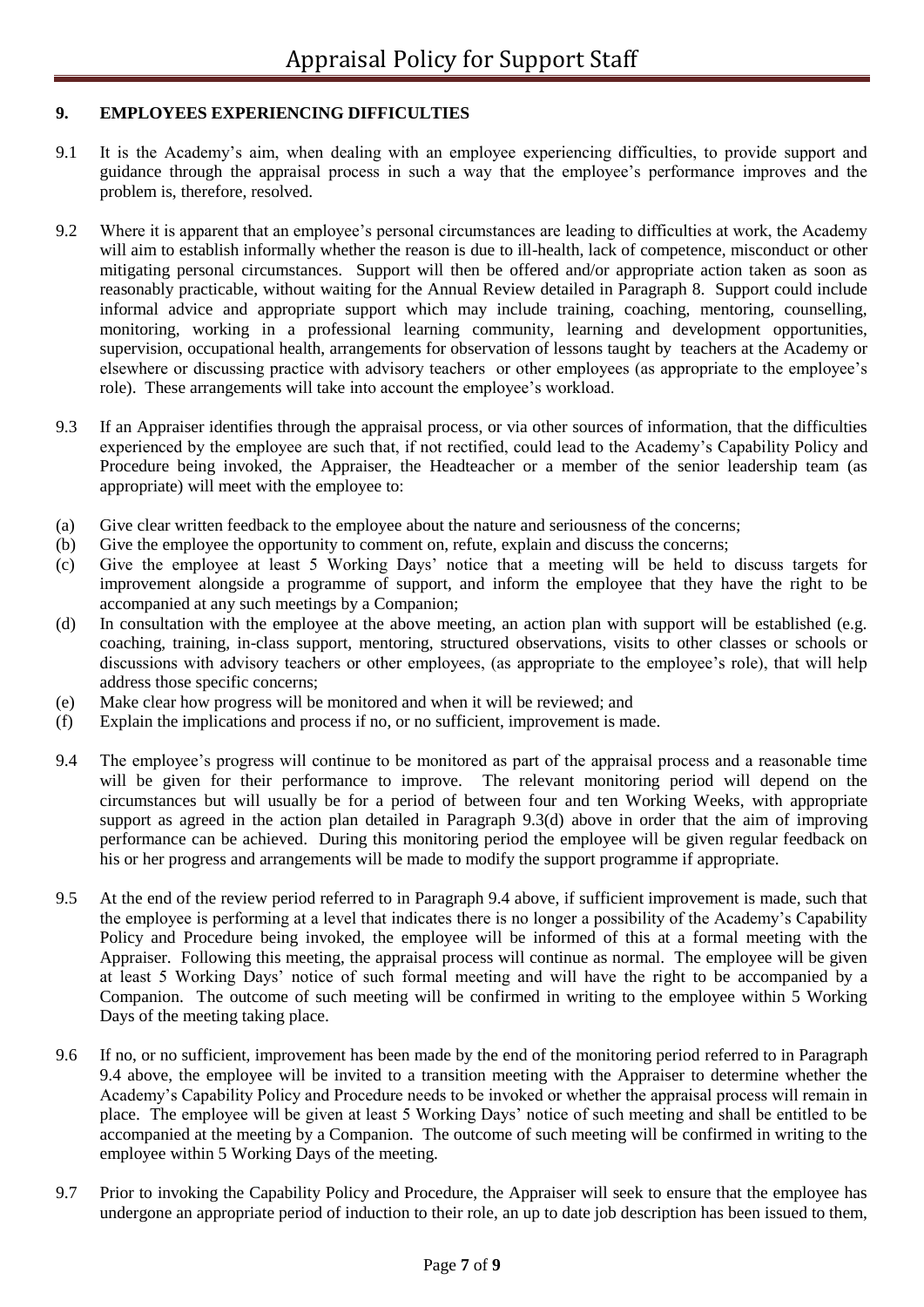professional standards and overall expectations of performance have been made clear and the employee's performance has been monitored and feedback has been provided.

9.8 Whilst the Appraisal Report does not form part of any formal capability of disciplinary procedures, any relevant information from the appraisal process including the contents of the Appraisal Report may be taken into account by those responsible for taking decisions about capability and disciplinary matters.

# **10. APPEALS**

- 10.1 Employees have a right of appeal against any of the entries in the written Appraisal Report and a separate right of appeal against a decision to invoke the Academy's Capability Policy and Procedure made in accordance with Paragraph 9.6 above. If an appeal relates to a decision about pay, the employee is referred to the Academy's Pay Policy and Procedure.
- 10.2 An appeal in accordance with Paragraph 10.1 must be made in writing to the Clerk and lodged within 10 Working Days of receipt of the Appraisal Report (which will usually be received in the review meeting referred to in Paragraph 8.5) or the date of the letter confirming the outcome of the meeting provided for in Paragraph 9.6.
- 10.3 The appeal letter must set out the grounds of the appeal in detail.
- 10.4 An Appeal Meeting will normally be held within 20 Working Days of an appeal letter being received by the Clerk.
- 10.5 The appeal will usually be heard by the Headteacher unless they have participated in the appraisal review which is being appealed, in which case the appeal will be heard by the Chair assisted by a representative appointed by the Local Governing Body (if the Chair deems this is necessary).
- 10.6 The outcome of the Appeal Meeting will be confirmed in writing to you within 5 Working Days of the date of the Appeal Meeting. The decision reached following the Appeal Meeting is final and there will be no further right of appeal. The possible outcomes of an Appeal Meeting are any one or more of the following (as appropriate):
- (a) the entries made in the Appraisal Report are upheld;
- (b) the outcome of the meeting provided for in Paragraph 9.6 stands and the Capability Policy is invoked;
- (c) the appeal is upheld and any disputed entries in the Appraisal Report are referred back to the Appraiser for reconsideration;
- (d) the outcome of the meeting under Paragraph 9.6 is overturned and the appraisal process will continue as normal.
- 10.7 Where an appeal is against entries in the Appraisal Report and the outcome of a meeting heard under Paragraph 9.6, the appeals will be heard together. For the avoidance of doubt, it will be possible for the outcome of each appeal, where both entries in the Appraisal Report and the outcome of a meeting heard under Paragraph 9.6 are appealed, to be different.

#### **11. COMPANION**

- 11.1 Where a meeting is held under Paragraphs 9 or 10 above, you may be accompanied by a Companion.
- 11.2 You must let the person appointed to hold such meeting under Paragraphs 9 or 10 above know who your Companion will be at least one Working Day before the meeting.
- 11.3 If you have any particular reasonable need, for example, because you have a disability, you can also be accompanied by a suitable helper.